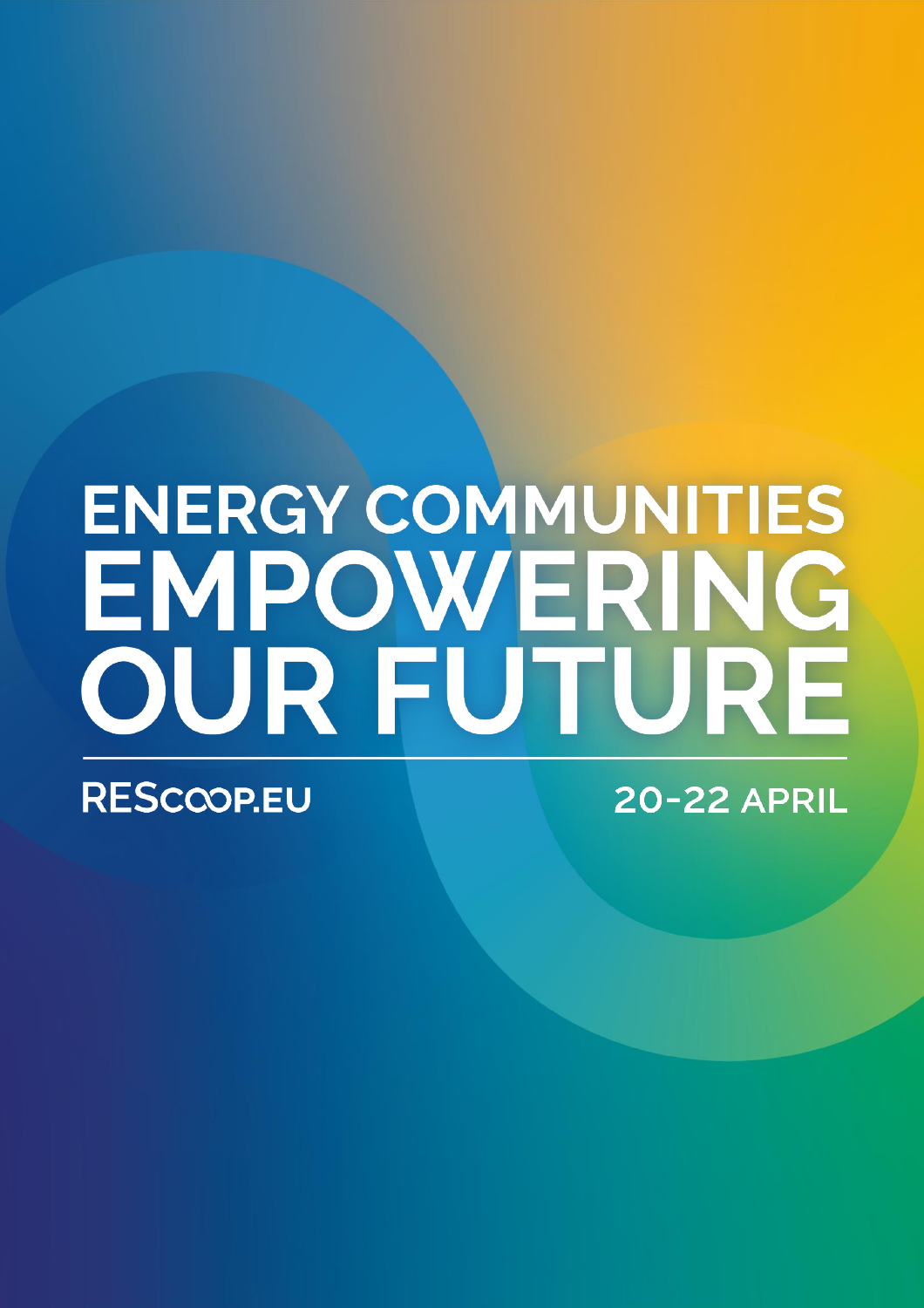# **CONFERENCE AGENDA**

# **WEDNESDAY, 20 APRIL 2022**

## **10:00 – 10:45h Opening session**

General welcome by Dirk Vansintjan, REScoop.eu president, and keynote speech by Erinch Sahan, Business & Enterprise Lead of the Doughnut Economics Action Lab.

# **11:00 – 12:30h Parallel workshops session 1**

# OPTION A **Introduction to the Doughnut Economy Theory**

The REScoop.eu Charter reflects the common identity of REScoop.eu members. The charter is in line with the Doughnut economics, a visual framework for sustainable development – shaped like a doughnut– that combines the concept of planetary boundaries with the complementary concept of social boundaries. Erinch Sahan from the Doughnut Economics Action Lab (DEAL) will further explore the alignment between the Doughnut economics and the REScoop.eu Charter.

# OPTION B **Community-owned virtual power plants - lessons from a maturing concept**

This session will explore what virtual power plants can do for energy communities, present some available tools, and share experiences from communities & academics that have been exploring this topic. This session will cover VPPs from different angles including legal, technical and service implementation perspectives from field actors. This session will be concluded with a panel and a Q&A session to cover larger issues.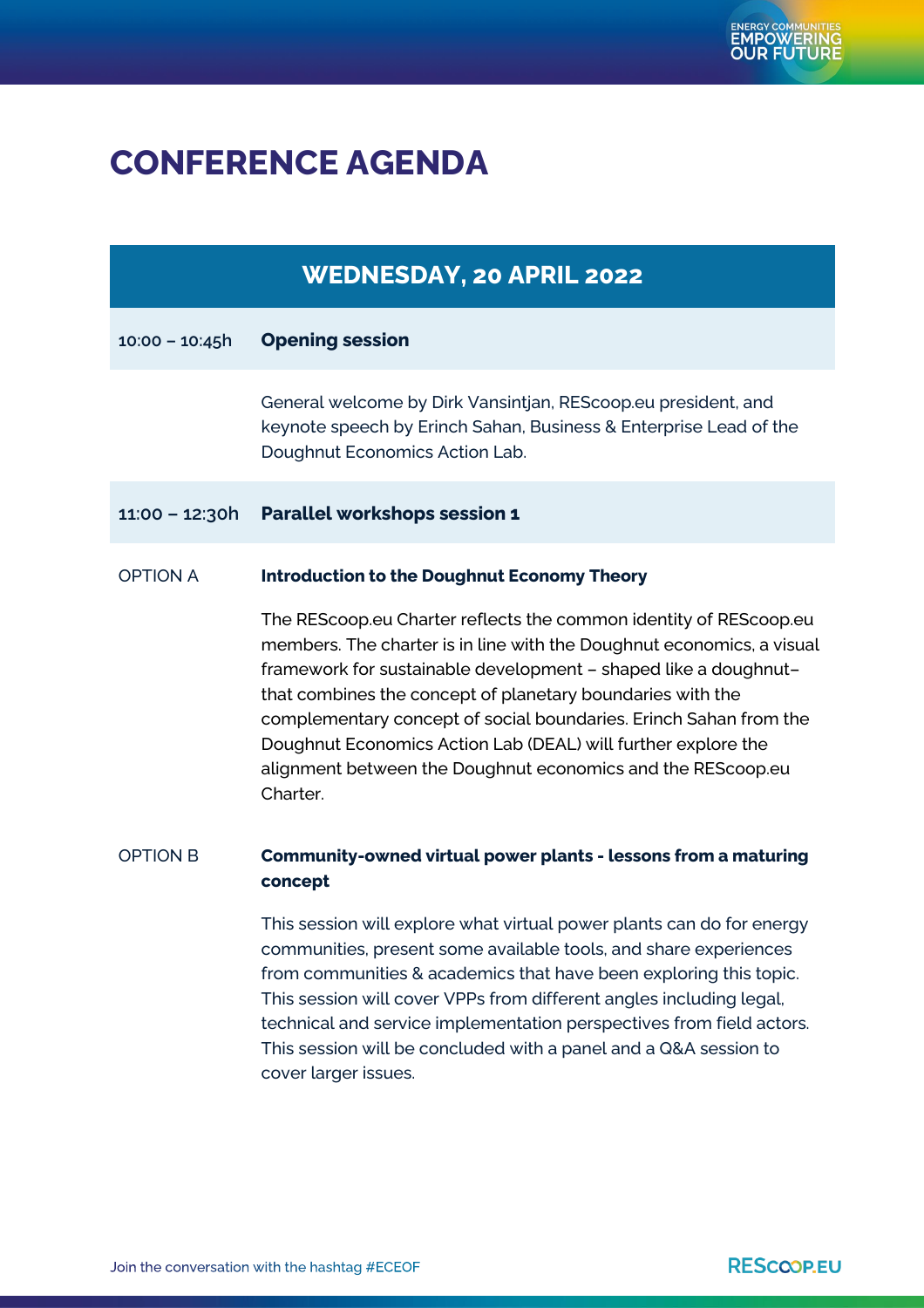

# **13:30 – 15:00h Parallel workshops session 2**

# OPTION A **Citizen-led renovation: energy cooperatives providing building renovation services**

The REScoop.eu Citizen-led renovation working group will present how energy cooperatives in different regions and countries are delivering energy efficiency and building renovation services to their communities. There will be presentations from several members involved in the working group, and Sem Oxenaar REScoop.eu, project manager, will give a brief overview of what is happening at the EU level on building renovation.

### OPTION B **How can businesses support the community energy movement?**

By showcasing existing examples, this workshop will highlight possible partnerships between businesses and energy communities.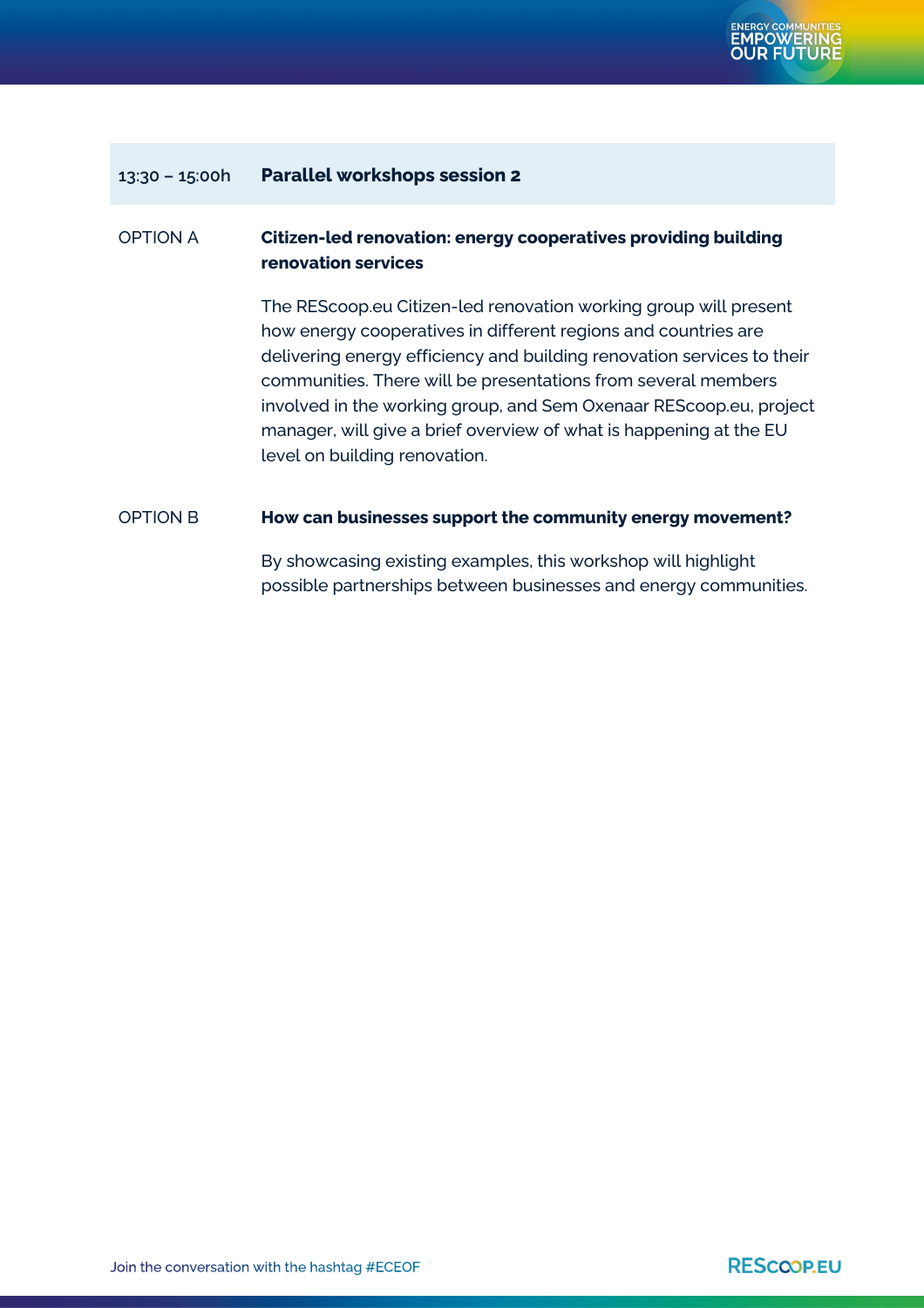# **THURSDAY, 21 APRIL 2022**

# **13:30 – 15:00h Parallel workshops session 3**

# Option A **Energy communities tackling energy poverty: financing for solidarity**

Community energy initiatives can play a meaningful role in empowering vulnerable households and addressing social justice issues. This workshop will explore existing community energy funding and financing schemes for tackling energy poverty in Europe, specifically focusing on where improvements are possible and barriers are currently encountered to boost solidarity activities.

## Option B **Smart home solutions - Can cooperatives make it happen?**

In this interactive session, different cooperatives will present the statutes of development of their smart home tools enabling (collective) self-consumption and demand response. They will discuss successes and difficulties with participants and seek a common vision on the possible services of a European IT service provider.

# **16:00 – 17:30h Parallel workshops session 4**

## OPTION A **Taking action for advancing gender justice in energy communities**

The REScoop.eu Gender Power working group will present its ambition statement and different speakers from the cooperative movement will share some good practices.

# OPTION B **Support schemes for energy communities**

The goal of this workshop is to explain the new state aid guidelines (CEEAG) and to discuss different support schemes for energy communities around Europe, exchange best practices and strategise on how they can be replicated to other Member States.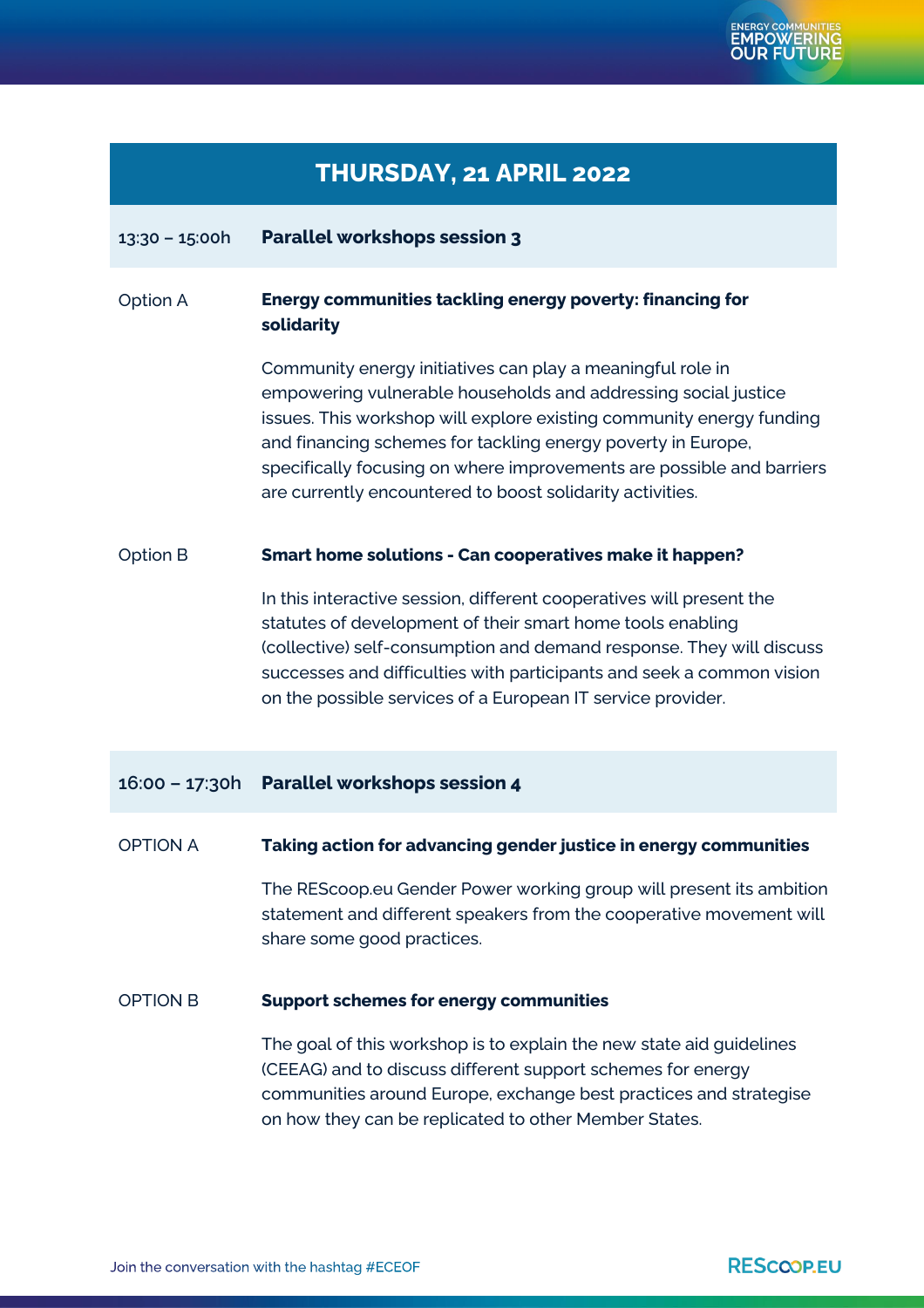

# **FRIDAY, 22 APRIL 2022**

| $10:00 - 11:30h$ | <b>Parallel workshops session 5</b>                                                                                                                                                                                                                                                                                                                                                              |
|------------------|--------------------------------------------------------------------------------------------------------------------------------------------------------------------------------------------------------------------------------------------------------------------------------------------------------------------------------------------------------------------------------------------------|
| <b>OPTION A</b>  | <b>Understanding and assessing community development</b>                                                                                                                                                                                                                                                                                                                                         |
|                  | The goal of this workshop will be to present and discuss several<br>approaches to assessing and tracking the development of energy<br>communities in a given territory.                                                                                                                                                                                                                          |
| <b>OPTION B</b>  | Building member engagement in your energy community                                                                                                                                                                                                                                                                                                                                              |
|                  | This workshop will provide a structured approach to improve and<br>enhance member engagement, value and growth. Some best<br>practices from the REScoop.eu network will be shared to inspire<br>participants.                                                                                                                                                                                    |
| 12:00 - 13:30h   | <b>Parallel workshops session 6</b>                                                                                                                                                                                                                                                                                                                                                              |
| <b>OPTION A</b>  | How can rural communities help their municipalities achieve their<br>energy & climate objectives?                                                                                                                                                                                                                                                                                                |
|                  | In this session, you will hear from rural communities that have worked<br>hand in hand with their municipalities to help them achieve their<br>sustainable energy and climate action plans. If you're looking for<br>inspiration on how to better work with your municipality, this session is<br>for you!                                                                                       |
| <b>OPTION B</b>  | The energy transition in the Balkans                                                                                                                                                                                                                                                                                                                                                             |
|                  | The European Citizen Energy Academy aims to support the<br>development of energy communities in the Balkans and the<br>diversification of the movement (in terms of gender and activities) in<br>the Balkans and beyond. This session will focus on the first<br>achievements of the Academy and present the next activities. The<br>focus will be on the Summer School in Thessaloniki, Greece. |